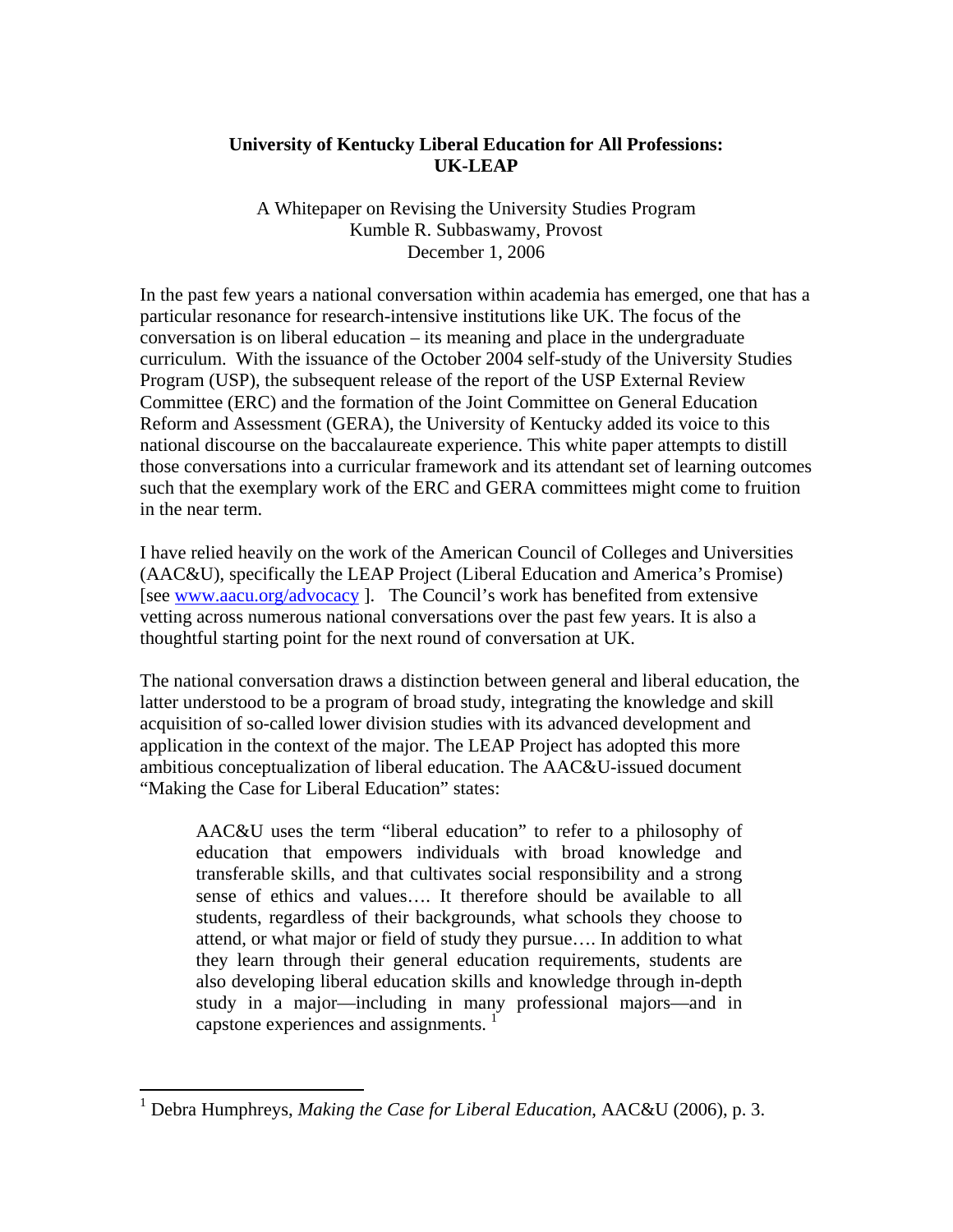Liberal education, with its emphasis on an integral learning experience over the full span of an undergraduate degree, stands in marked contrast with the reality of our current University Studies Program. The ERC characterized USP as "disconnected," "fragmented" and an "unsatisfying experience for both students and professors." <sup>2</sup> Faculty members surveyed by the GERA Committee were equally critical of USP.  $3$ Focus groups with students elicited little appreciation for the merits of USP and a disconcerting admission that students hurried through their general education requirements in anticipation of the "real learning" to come in their academic majors. It would appear that our current model of general education is not up to the challenge of liberal education in the  $21<sup>st</sup>$  century.

The ERC did not hold back in its criticism of the structural problem underlying general education at UK and ventured to offer the broad outline of a remedy:

The organizational structure of most traditional American universities forces both professors and students into isolated and myopic departments. This Balkanization of knowledge stifles transcendent and intellectually expansive thinking: Lines are drawn, territories are guarded, and ideas are protected as the sole domain of one group. This committee believes that for bold and creative reform to take place at the University of Kentucky, knowledge must be liberated from the politics of "departmentalization." We must stop thinking about what specific "history," "psychology," "art," and "mathematics" courses we want students to take and begin thinking about what we want our students to learn and how that knowledge can best be transmitted. Quite often, the answer to both of these questions rests on the use of multidisciplinary education strategies where big questions are asked and answered from a plurality of perspectives and epistemologies. In accomplishing such a goal, we will ultimately make knowledge vastly more complex, interdependent, and interesting for both students and teachers.<sup>4</sup>

I share the ERC's conclusion that the starting point for a reconceptualization of general education is the articulation of a new curricular framework within which our current or some new set of courses would be embedded. Indeed, by way of foreshadowing, I believe our current set of disciplinary courses, relying as they do on the discrete subject matter of pre-major courses, are ill-suited for the curricular framework of an ambitious program of liberal education.

The ERC final report calls for a "coherent framework" of curriculum objectives in which to organize "core learning outcomes" that would identify "the skills and knowledge

1

 $2$  Final Report of the USP External Review Committee (May 2006), p. 7.  $3$  See a summary of the faculty survey results posted to the GERA website:

http://www.uky.edu/gera/meachum/key outcomes overview.pdf

<sup>&</sup>lt;sup>4</sup> Final Report of the USP External Review Committee (May 2006), p. 7.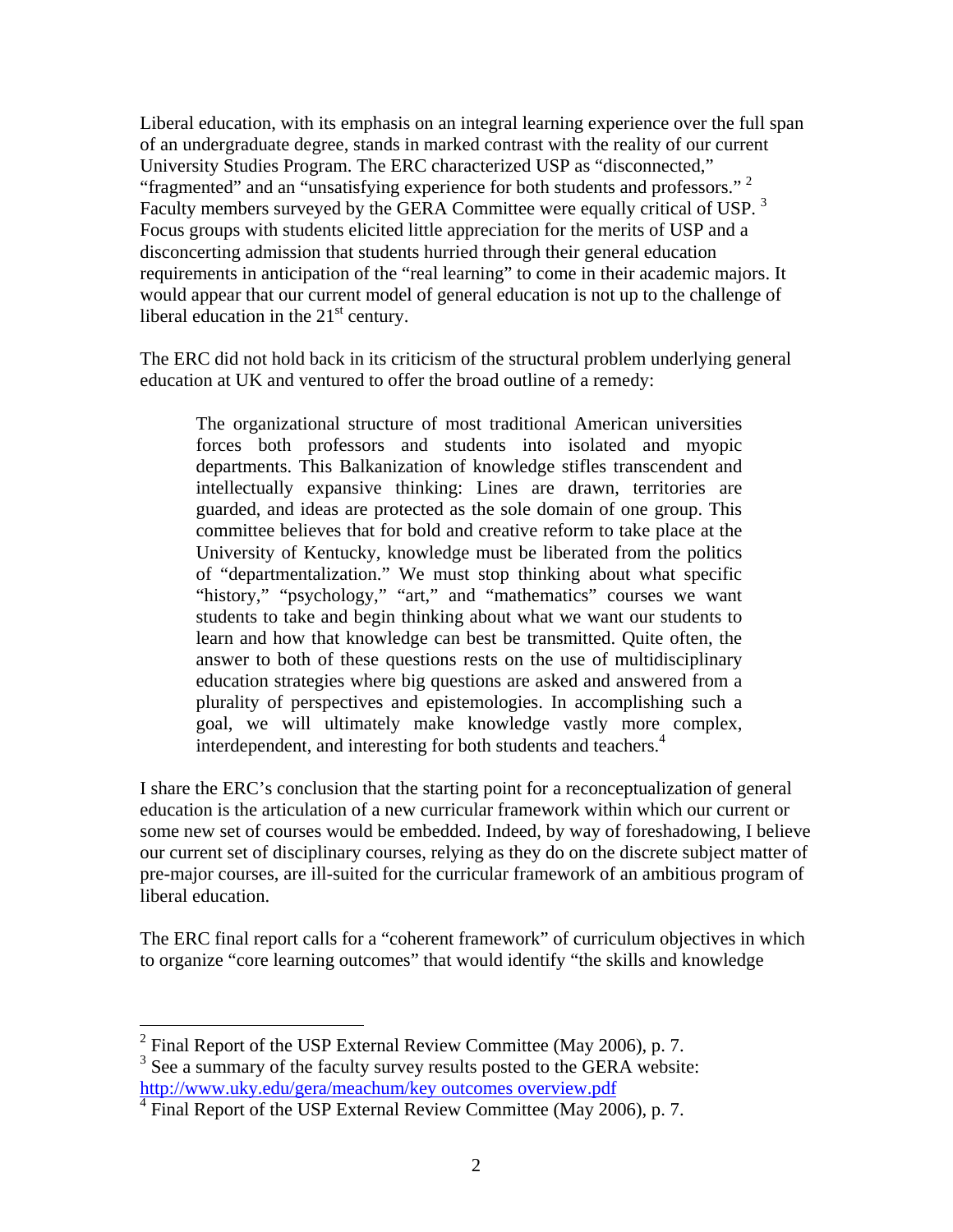desired for all graduates of the University of Kentucky, regardless of major...."<sup>5</sup> The committee's report presents four such curriculum objectives:

- The new general studies program should provide students with essential skills.
- The new general studies program should enable all students to think from multidisciplinary perspectives.
- The new general studies program should engage students in processes of inquiry, analysis and reflection.
- The new general studies program should empower students to engage as participatory citizens in a dynamic multicultural world**.**

The four-fold curricular framework of the ERC final report closely parallels the curricular model of the LEAP Project from the AAC&U. As we continue to discuss the efficacy of the recommendations contained in the ERC final report and, informed by those recommendations, develop a new model for general education, it may be instructive to note and affirm the alignment between the curriculum objectives and their attendant learning outcomes of the ERC final report and the LEAP Project. I hope this demonstrable measure of external validation, as it were, will encourage us to suspend our doubts about "yet another experiment in educational reform" and permit us to judge the recommendations of the ERC, which form the bedrock of my draft curriculum in liberal education, with a less jaundiced disposition.

The curriculum objectives and learning outcomes advanced by the LEAP project, again which mirror those of the ERC final report, follow:

# **Essential Learning Outcomes 6**

#### **Intellectual and Practical Skills**

- inquiry, critical and creative thinking
- written and oral communication
- quantitative literacy
- information literacy
- teamwork and problem solving

#### **Knowledge of Human Cultures and the Natural and Physical World**

• grounded in study of the sciences and mathematics, social

<sup>&</sup>lt;sup>5</sup> Final Report of the USP External Review Committee (May 2006), p. 2.

<sup>6</sup> Debra Humphreys, *Making the Case for Liberal Education*, AAC&U (2006), p. 3.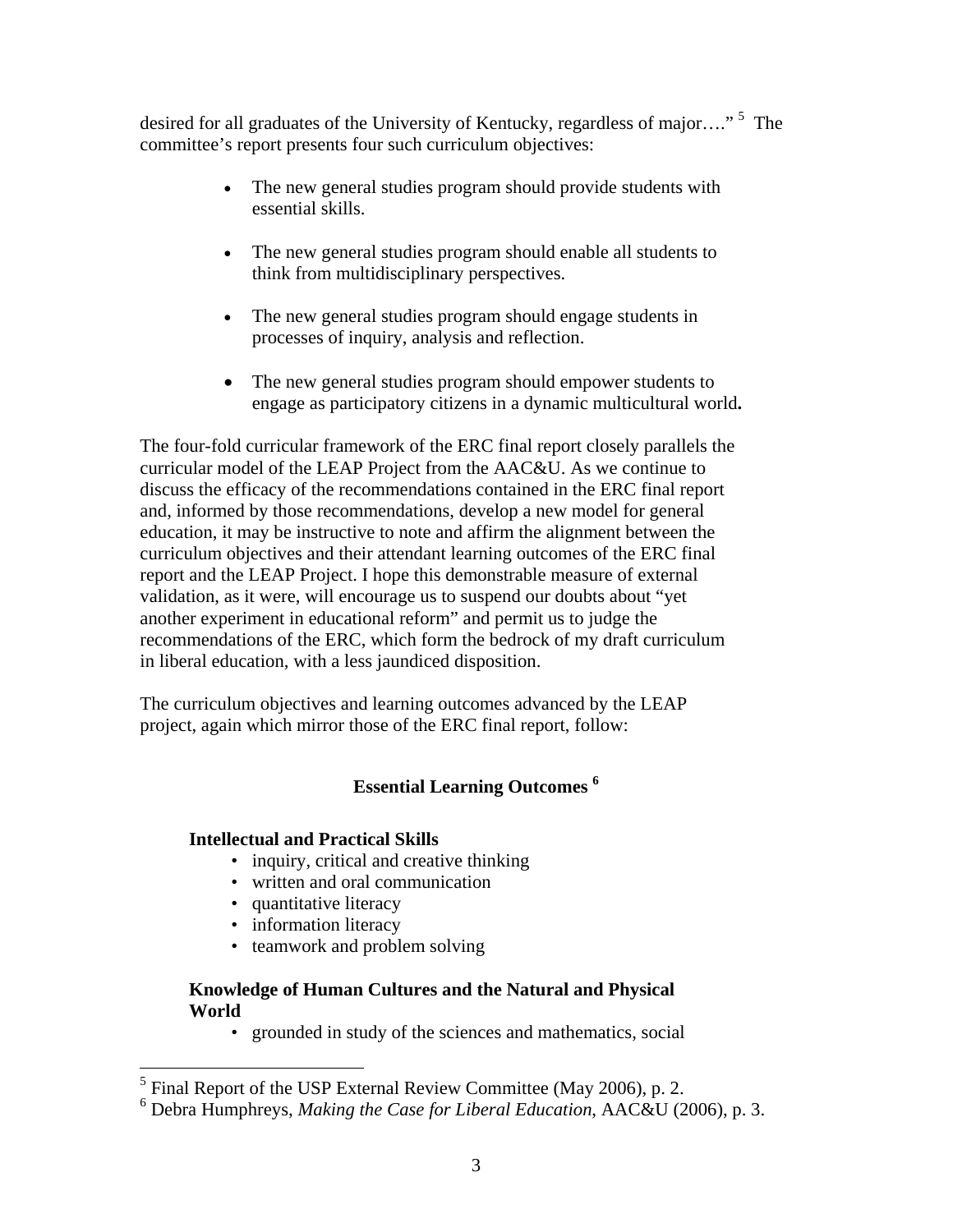sciences, humanities, histories, languages, and the arts

• focused through engagement with big questions, both contemporary and enduring

#### **Individual and Social Responsibilities**

- civic knowledge and engagement—local and global
- intercultural knowledge and competence
- ethical reasoning and action
- foundations and skills for lifelong learning

#### **Integrative Learning**

- synthesis and advanced accomplishment across general and specialized studies
- the demonstrated capacity to adapt knowledge, skills, and responsibilities to new settings and questions

The Joint Committee on General Education Reform and Assessment was very careful to incorporate assessment of outcomes as integral to the reform of general education. In this regard, GERA anticipated the emphasis on accountability embedded in the Spellings Commission report on postsecondary education. Any reform of USP must incorporate the following elements:

- ongoing assessment and improvement strategies
- embedded assessment within pedagogical context, wherever possible
- assessment of "value added" via pre- and post- testing
- faculty ownership of assessment

In this regard, we might give serious consideration to national instruments such as the Collegiate Learning Assessment as an important component our outcomes measurement.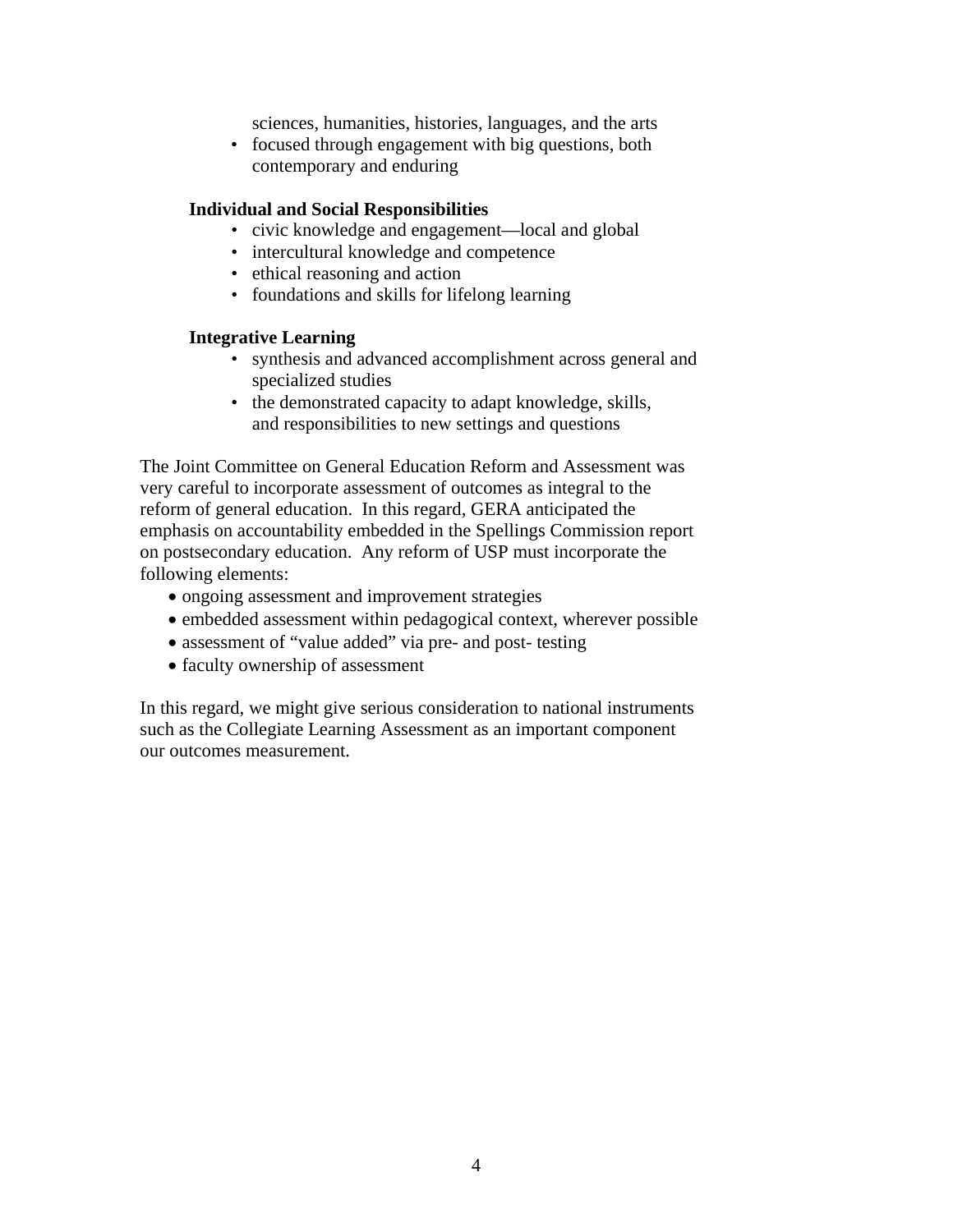# **University of Kentucky Liberal Education for All Professions: The UK-LEAP Curriculum**

For purposes of developing a new Liberal Education curriculum, I will assume we will continue to operate within a standard 120-credit (or so) graduation requirement acquired mostly through 3-4 credit courses in a mix of large and small class settings. There are no other models to speak of, especially in large public research university settings. Furthermore, the new UK-LEAP curriculum will require a deliberate and pervasive change in pedagogical approach, one that incorporates (as appropriate):

- clarity as to learning objectives and desired outcomes
- active and interactive learning
- technology assisted learning
- group and team activities
- outcomes assessment and continuous improvement

In particular, every course offered in partial fulfillment of the UK-LEAP curriculum would have to specify in the course catalog the skills and learning outcomes it incorporates. To ensure the success of UK-LEAP, we will need every faculty member who teaches undergraduates to engage in such pedagogy. We may explore the desirability of a required Summer Faculty Development Institute for all faculty members who are involved in undergraduate education to help with this effort.

Furthermore, I suggest that UK-LEAP should have the following additional characteristics:

- Reflects the mission and core values of the University of Kentucky
- Employs the use of common conceptual framework across courses offered by numerous departments to satisfy a particular UK-LEAP requirement
- Integrated with and reinforced within the majors (i.e., NOT a  $2+2$  model)
- Consistent with the realities of a large undergraduate body within a public research university context

What then might a draft curriculum look like?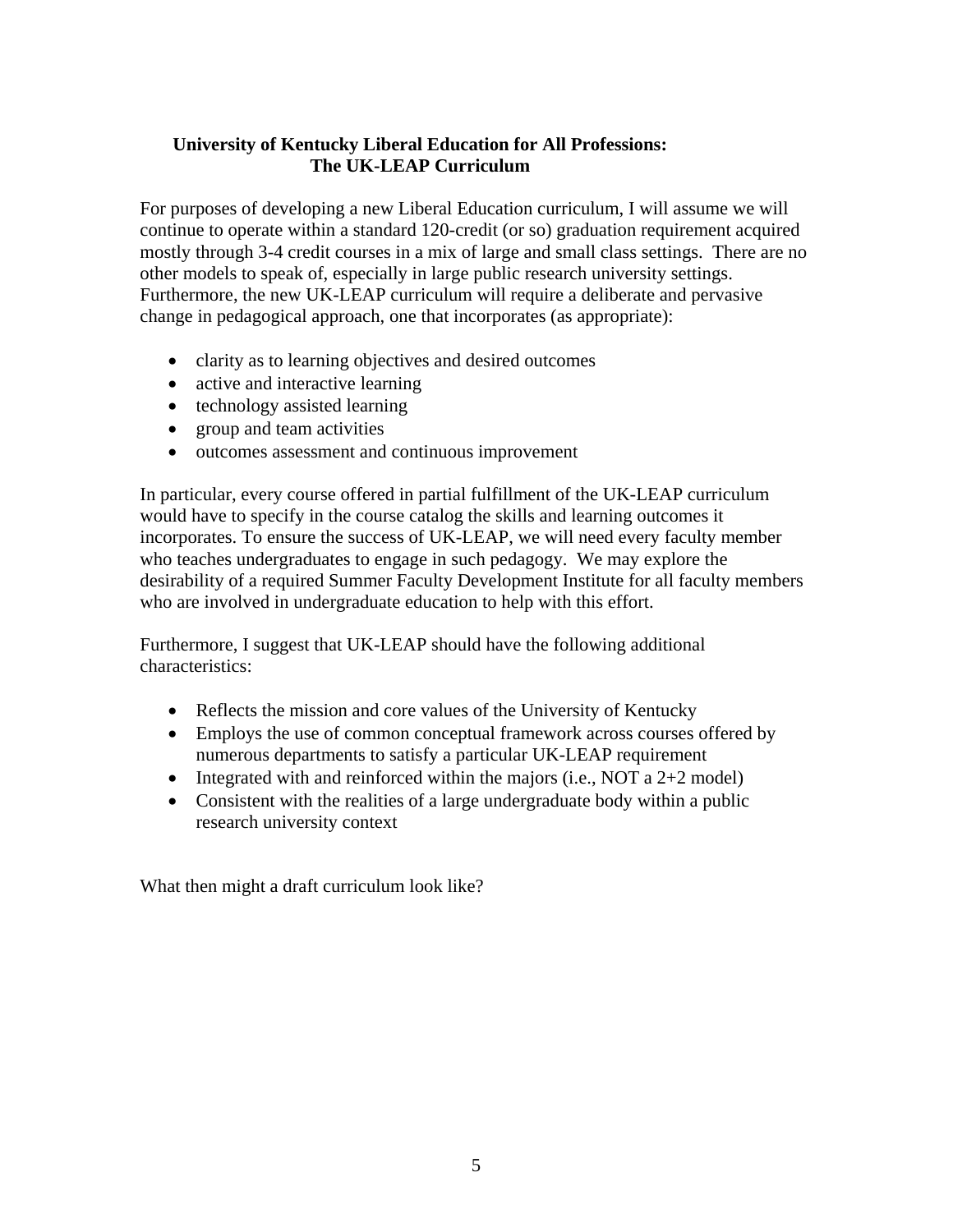# **A Draft Curriculum for UK-LEAP**

# **Essential Skills**

- o Writing
- o Information Literacy
- o Quantitative/Logical Reasoning
- o Oral Communication

## **Common Studies I: Foundations**

Tier I

- o Inquiry in the Humanities
- o Inquiry in the Social Sciences
- o Inquiry in the Natural & Physical Sciences

Tier II

Additional immersion in the 3 Knowledge Areas

#### **Common Studies II: Education for Citizenship**

- o Ethics
- o American Cultures
- o Global Issues
- o Personal Finance
- $\circ$  Second Language<sup>7</sup>

## **Integration and Application**

o Capstone Experience in the Major

## Essential Skills

1

These are aimed at achieving the objective of Intellectual and Practical Skills. Writing and Quantitative/Logical Reasoning skills are to be honed through a first semester intensive course and then reinforced throughout the rest of the undergraduate years. Information Literacy and Oral Communication skills are integrated into the curriculum throughout the undergraduate years. The learning outcomes of Essential Skills include: <sup>8</sup>

- Communicate effectively, both in writing and orally, using generally accepted methods for presentation, organization and debate.
- Identify the role that mathematics plays in the world; and demonstrate and interpret mathematical skills necessary to be an informed, constructive, and reflective citizen.
- Critically evaluate the quality of statistical results that permeate our daily lives, competently perform and interpret basic data analyses; calculate and interpret

 $<sup>7</sup>$  A second language is required of those students who did not complete as high school</sup> students at least two years of study in one foreign language.

<sup>&</sup>lt;sup>8</sup> Final Report of the USP External Review Committee (May 2006), pp. 9-10.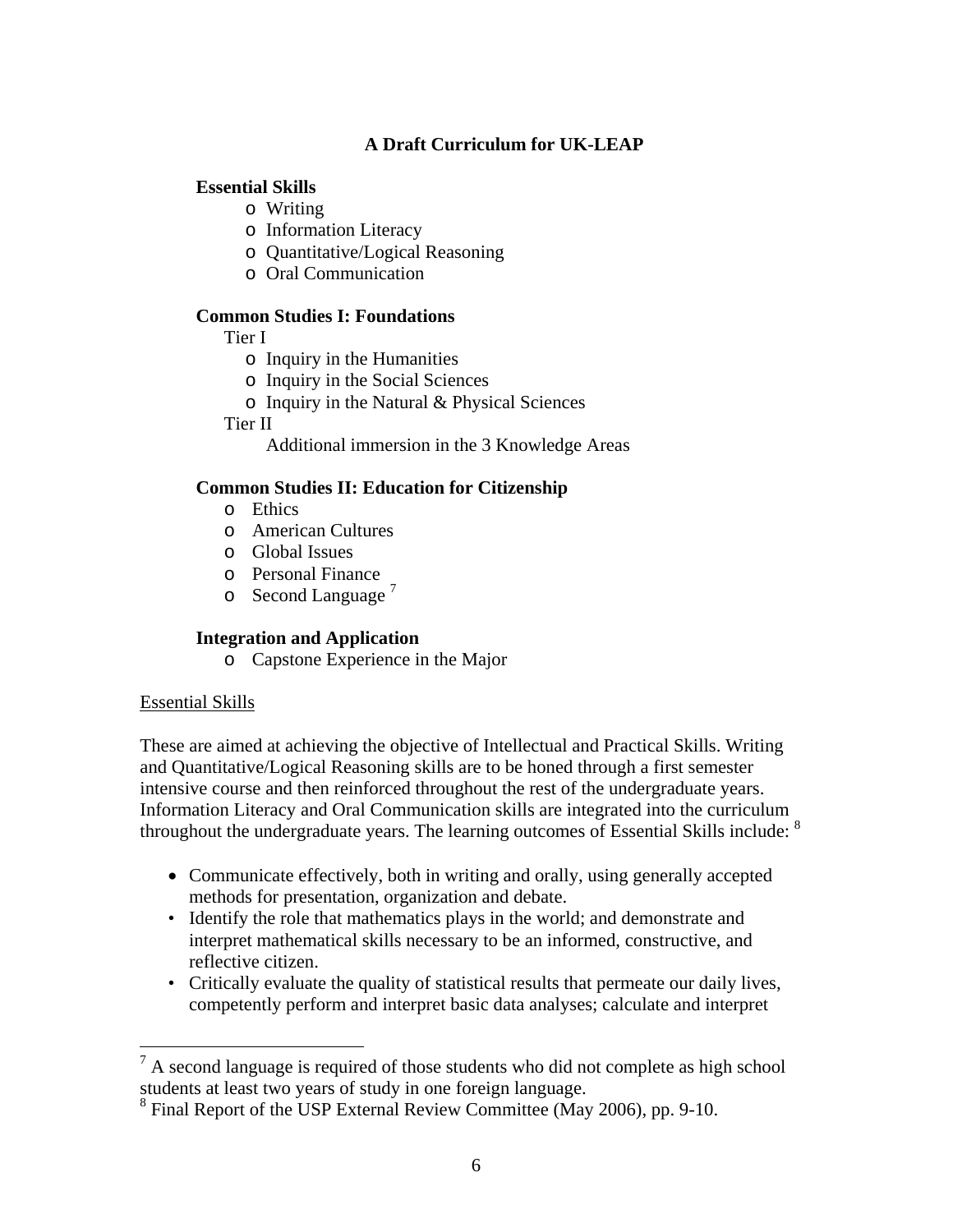constructs associated with confidence, risk, and inference.

- Analyze, interpret, and critically evaluate messages that images contain --- in print media, television, film, advertising, the internet, and the museum.
- Locate, retrieve, evaluate, analyze, manipulate, and use information encountered in a variety of formats.

The preponderance of the course work in Essential Skills would be offered by the College of Arts and Sciences and the College of Communications and Information Studies. Libraries faculty would also play an instrumental role in the development of materials for Essential Skills, notably in the area of information literacy.

#### Common Studies I

 $\overline{a}$ 

The course work for Common Studies I consists of a two-tiered requirement. The first tier is a set of three foundational courses that explore the epistemologies that inform and shape the nature of intellectual inquiry within the three broad knowledge areas - the humanities, social & behavioral sciences, and the natural and physical sciences. What are the analytical and methodological tools of the knowledge areas? How do Humanities frame the problems and interpret the subject matter of their intellectual inquiries? What are the deep structures of scientific inquiry; and how do researchers across the social sciences employ the methodologies and interpretative lenses of both qualitative and quantitative inquiry? The preliminary report of the External Review Committee captures the spirit of this curricular component when it writes:

[W]e believe that the University of Kentucky has a unique opportunity to form a symbiotic relationship between our research agendas and our pedagogical commitment to our undergraduate students. While it may be largely the responsibility of our majors to develop this relationship along methodological lines, it is the responsibility of our core curriculum to capture and communicate those facets of inquiry and reflection that motivate and sustain successful research agendas at a Rank One Research Institution."<sup>9</sup>

The courses in Common Studies I would emphasis process over content, the latter used more to illustrate and document the nature of the intellectual inquiry. The expectation is that students would complete these three Foundations courses in their first year, ideally in the first semester. Additional immersion in each of the three knowledge areas of Common Studies I through the second tier requirement might involve course work in other lower-division courses or approved courses in a student's academic major. It is expected that the second tier courses of Common Studies I will also reinforce Essential Skills.

The learning outcomes for Common Studies I include: <sup>10</sup>

 $9$  Preliminary Report of the USP External Review Committee (May 2006), p. 5.

<sup>&</sup>lt;sup>10</sup> Final Report of the USP External Review Committee (May 2006), pp. 11-13.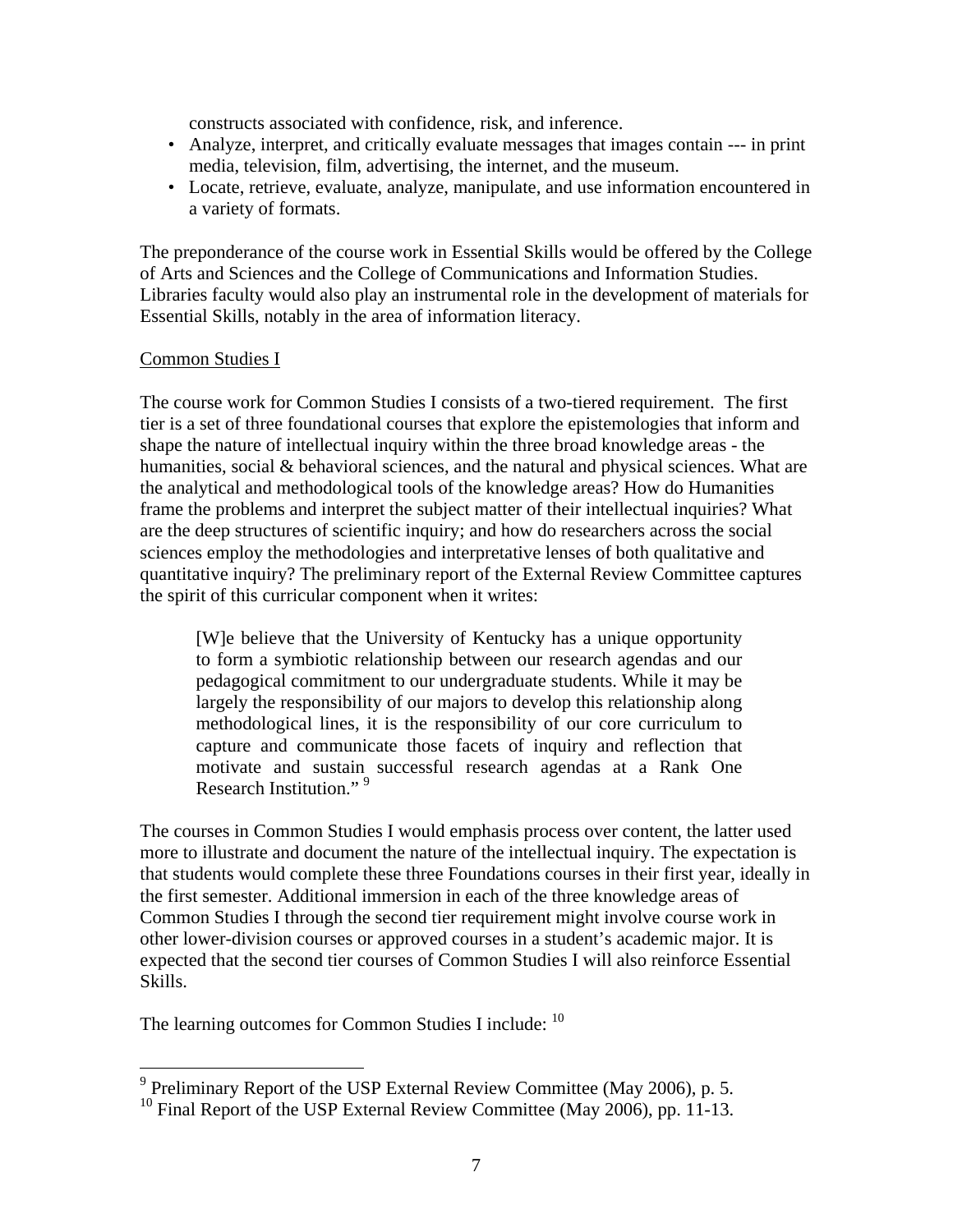- Synthesize materials from multiple disciplines.
- Integrate ideas from various disciplines.
- Apply theories and methods across multiple disciplines.
- Learn from multiple and competing perspectives.
- Evaluate assumptions and question ideas through basic critical reflection and independent thought.
- Analyze, compare and evaluate different ways of knowing produced by different, and at times, incongruent, knowledge claims.

Given that the three knowledge areas are broadly conceived, faculty from across the University would be expected to participate in the foundations of inquiry courses, perhaps as follows:

Foundations of Inquiry in the Humanities Arts and Sciences Design Fine Arts

Foundations of Inquiry in the Social Sciences Agriculture Arts and Sciences Business and Economics Communications Education Social Work

Foundations of Inquiry in the Natural & Physical Sciences Agriculture Arts and Sciences Engineering

#### Common Studies II

 $\overline{a}$ 

The context for Common Studies II is captured in the language John Adams composed for the Constitution of the Commonwealth of Massachusetts: "Wisdom and knowledge, as well as virtue, diffused generally among the body of people being necessary for the preservation of their rights and liberties; and these depend on spreading the opportunities and advantages of education…."<sup>11</sup> We must provide that education which holds the best promise of nurturing students who as members of their adult communities will actively and productively participate in the affairs of public life, regardless of their profession. The course content of American Cultures should be intentionally multidisciplinary,

<sup>11</sup> As cited in Ann Colby, et al., *Educating Citizens: Preparing America's Undergraduates for Lives of Moral and Civic Responsibility.* (2003), p. vii.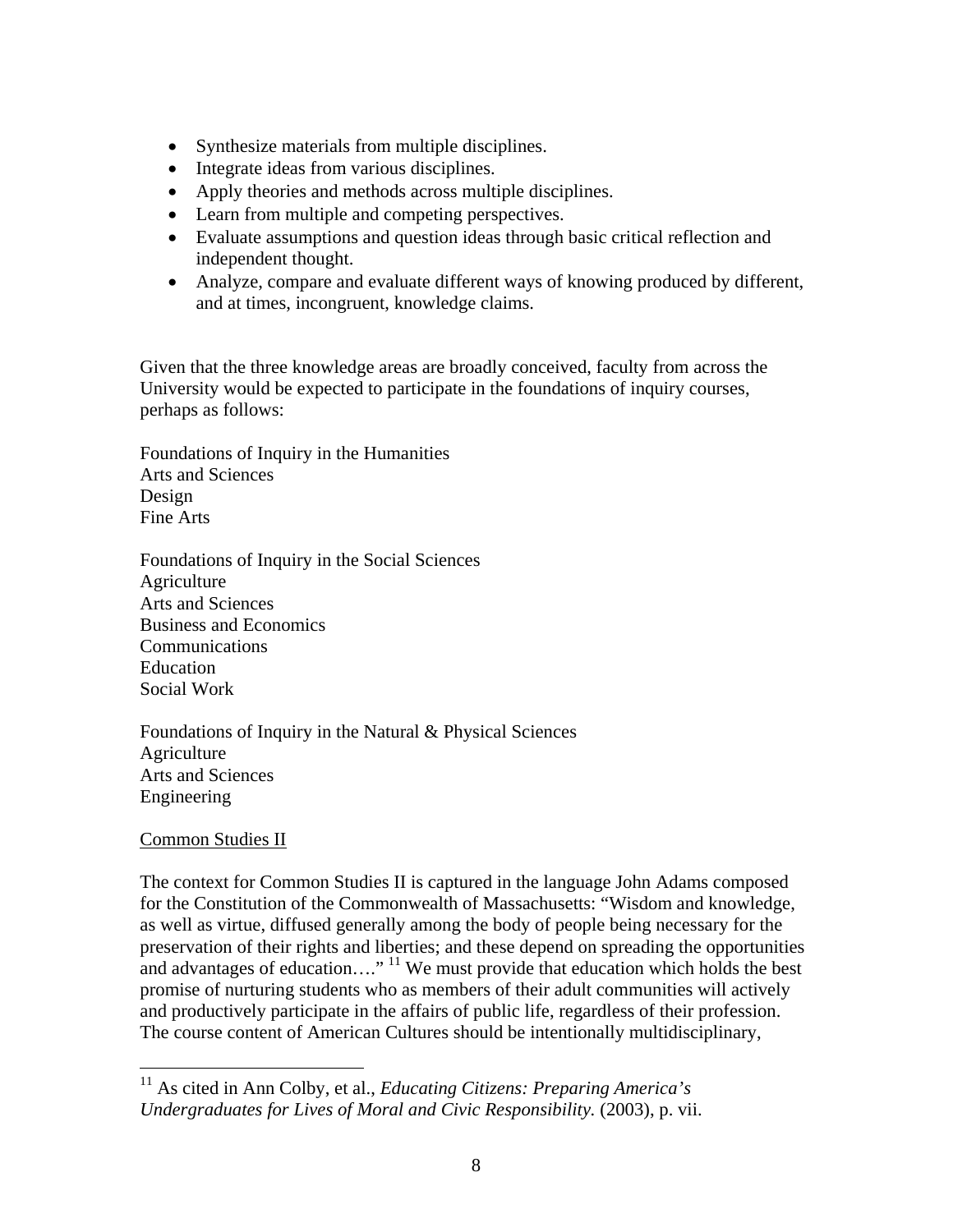dealing with the fabric of American society, from both historical and contemporary perspectives, and including a principal exploration of the ways in which race, ethnicity, class, gender, and globalization shape the shared and disparate experiences of Americans.

Furthermore, courses in American Cultures will explore the complexities of living in a pluralistic and diverse contemporary society. The ERC final report asserts:

Often students who enter our University's front doors have not had the intellectual freedom or the needed stimulation to understand the complexity of their own society, let alone that of others around the world. A general studies curriculum, therefore, must empower students to not only uncover the complexity of their own lives but to be curious and knowledgeable about the multicultural world outside of our Commonwealth's borders. We must also ensure that our students are prepared, intellectually and ethically, to develop their own informed worldview, and once equipped, to confront pressing questions of identity: "who they are," "what their rights and responsibilities as citizens of their community, state, nation, and world are," and "how they can be sensitive to multicultural differences."  $^{12}$ 

Global Issues also provides an opportunity, so thoroughly documented in the GERA and ERC final reports as a felt need of the faculty, to approach global concerns from multidisciplinary perspectives.

The learning outcomes of Common Studies II should be integrated with pre-major and major curricula to the maximum extent possible. For example, the major curriculum of a nursing student would automatically incorporate the ethics part of Common Studies II, since bioethics is an accreditation requirement. The global component could be incorporated from a variety of sources ranging from course work to education abroad.

The learning outcomes for Common Studies II include:

- To develop a deep respect for cultural differences
- To understand how power relationships may shape cultural practices.
- To cultivate and apply one's understanding of self as a global citizen
- To cultivate a capacity for civic engagement
- To explore and affirm the ethical basis for personal and civic behavior
- To develop a rich historical and comparative understanding of American cultures and the role that race, ethnicity, gender and class have played in shaping contemporary American cultures
- To understand and better negotiate the complexities of living in a pluralistic and diverse contemporary society
- Evaluate costs, benefits, and the limitations of resources; make informed choices

<sup>&</sup>lt;u>.</u>  $12$  Final Report of the USP External Review Committee (May 2006), p. 16.